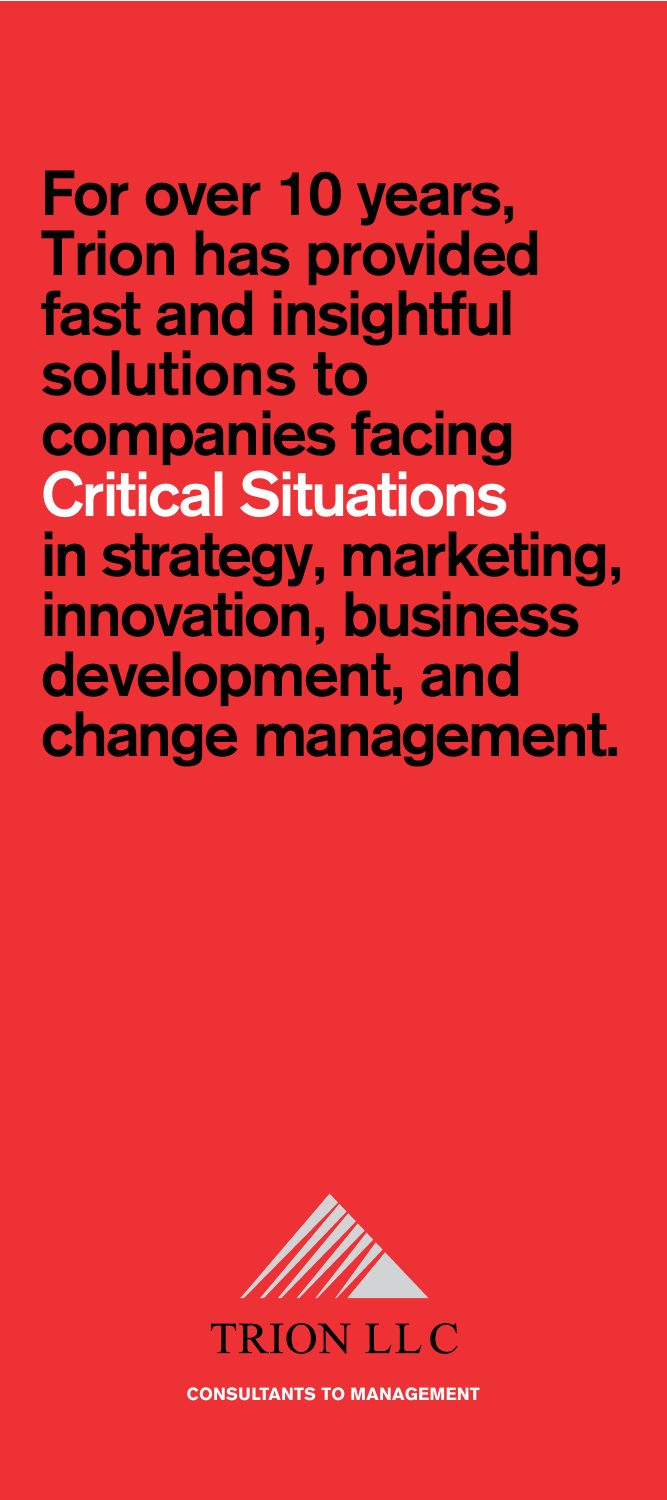# **The Situation**

**In today's challenging business environment, many companies are facing critical situations – problems or opportunities that they know will profoundly affect their future – but they don't feel that they have the talent or flexibility to solve.**

Since 2000 Trion has provided the intelligence, speed and flexibility needed to successfully navigate uncertainty:

- Through our **Speed to Value**<sup>™</sup> customized approach, we focus on high impact, practical, realistic solutions and superior implementation.
- $\bullet$  We use our proven Trion Accelerator<sup>TM</sup> service to optimize solutions via smart pressure testing of ideas.
- We have the Executive Energy to ensure experienced hands-on delivery.



# **What We Do**

**Trion provides swift and costeffective solutions - from initial assessment to full implementation and (where appropriate) interim management.**

> Swift assessment of the **critical situation** and its potential impact.

> > Practical solutions which define the appropriate strategies and action plans.

Hands-on implementation of the action plans (if desired).

> Interim management of the total situation directly using Trion professionals, working with existing management.



Efficient retained relationships for on-going functional execution or management advice.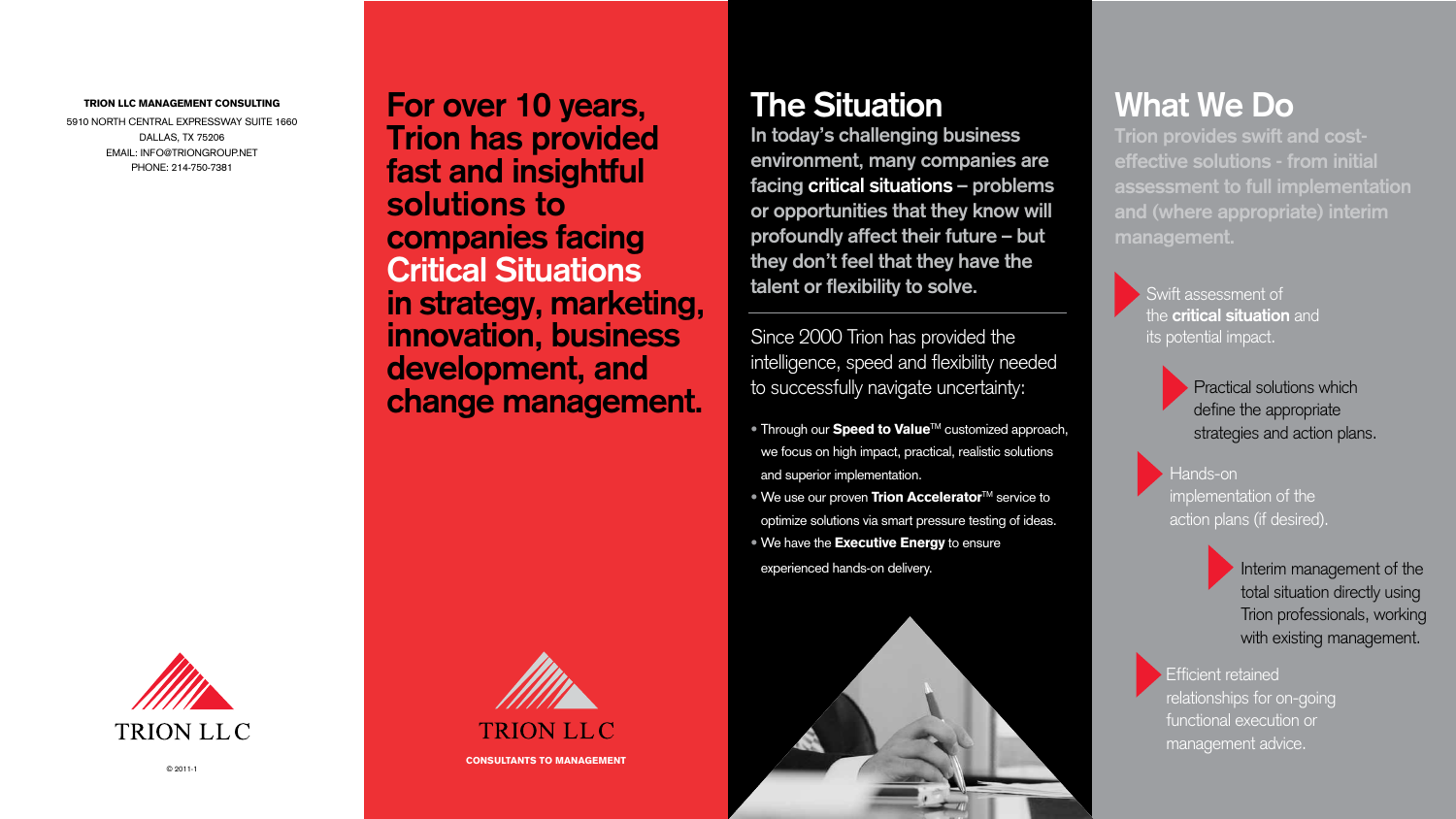## **What Makes Us Different**

**Experience:** At Trion, we can bring senior level insight and experience to bear on your situation because we have solved real business challenges around the world.

**People:** Trion partners are former C-Level (CEO, CMO) executives with Fortune 100 credentials.

**Focus:** We deliver superior results through focus. We focus our time on a small number of select clients – clients with whom the partners work directly.

### **About Us**

**Trion LLC was formed in 2000 by Irwin Gordon to focus on "Critical Business Situations" for small to mid-cap public and private companies and for business units of large cap companies.**

#### **Areas of Focus:**

- Strategy: General Business; **Commercial**
- Business Development: Market and/or Company Opportunity Assessment
- Marketing: Segmentation, Positioning, Branding, Planning, and Execution
- Innovation
- Change Management
- **Industry Focus:** Trion has solved critical business situations and delivered improved performance for clients across a broad range of industries and situations, including:
- Healthcare
- Food
- Industrial Food
- Retail
- Technology
- Industrial Products
- Private Equity
- Non-Profit
- Energy

|                 | <b>Dur Customized Services</b>                                    |
|-----------------|-------------------------------------------------------------------|
| $\mathbf{r}$ 1. | We provide outsourced marketing<br>services from planning through |

• Principal • Former Senior Product Manager, Frito Lay Brand Management, McKinsey & Co. P&G **Nationsbank** 

### **Our Experience**

Developed over 10 years, the Trion Accelerator™ is a disciplined, proprietary, and unique service that insures high impact, tested, and practical solutions to client problems.

#### **Irwin Gordon**

• Founder; Managing Partner • Former CEO Gruma Corp (GMK) COO Suiza-Dean (DF) Frito Lay: SVP Global Branding; SVP Sales, Mktg, Technology International Division; President Southern Europe Operations Kellogg • Public and Private Boards

#### **David Garrett**





• Partner • Former CMO Mission Foods CMO Brach's Confections EVP Marketing Camelot (media) VP Marketing, Frito Lay P&G

#### **Elizabeth "Jiggs" Foster**

• Partner • Former VP Marketing Brinker VP Marketing Diageo VP Marketing Dallas Morning News **Cadbury**  P&G **Laurie Whitmore Lippincott** • Principal • Former Director, Frito Lay Brand Management, The Yarmouth Group Towers Perrin Dean Foods **Debbie Crumpler**

**TRANSITION** Pro

## **Our Clients**

#### **Healthcare:**

- PSS World Medical: Branding
- ASP (Johnson & Johnson) Commercial Strategy
- HospitalistsNow, Inc.: Positioning & Branding

#### **Food:**

- H P Hood: Brand/Product Assessment; Innovation
- Kemps: In Market Brand/Product Assessment

#### **Industrial Food:**

- 21st Century Grain Processing: Positioning & Branding
- Dairy Management Inc (Industry Association): Strategy; Organization Development; Innovation; Change Management

### **Retail:**

- City Pet: Strategy
- Florida Keys Outfitters: Turnaround

#### **Technology:**

- Hyphen Solutions (Software): Commercial Strategy
- Emerge Interactive: High Tech New Product Assessment

#### **Industrial Products:**

- Formica: Commercial Strategy; Innovation
- JMC Steel Group: Positioning & Branding

#### **Private Equity:**

- Sequel Holdings: Market & Company Assessments
- Falcon Investment Advisors: Key Question Opinion

#### **Non-Profit:**

• City of Dallas "DOORS": Strategy

#### **Energy:**

• First Choice Power: Marketing Support

#### **Restaurant:**

• Carrabba's Italian Grill: Menu Strategy

#### **Financial Services:**

• McGowan Asset Management: Organization Development

#### **Education:**

• Parish Episcopal School: Enrollment Analysis